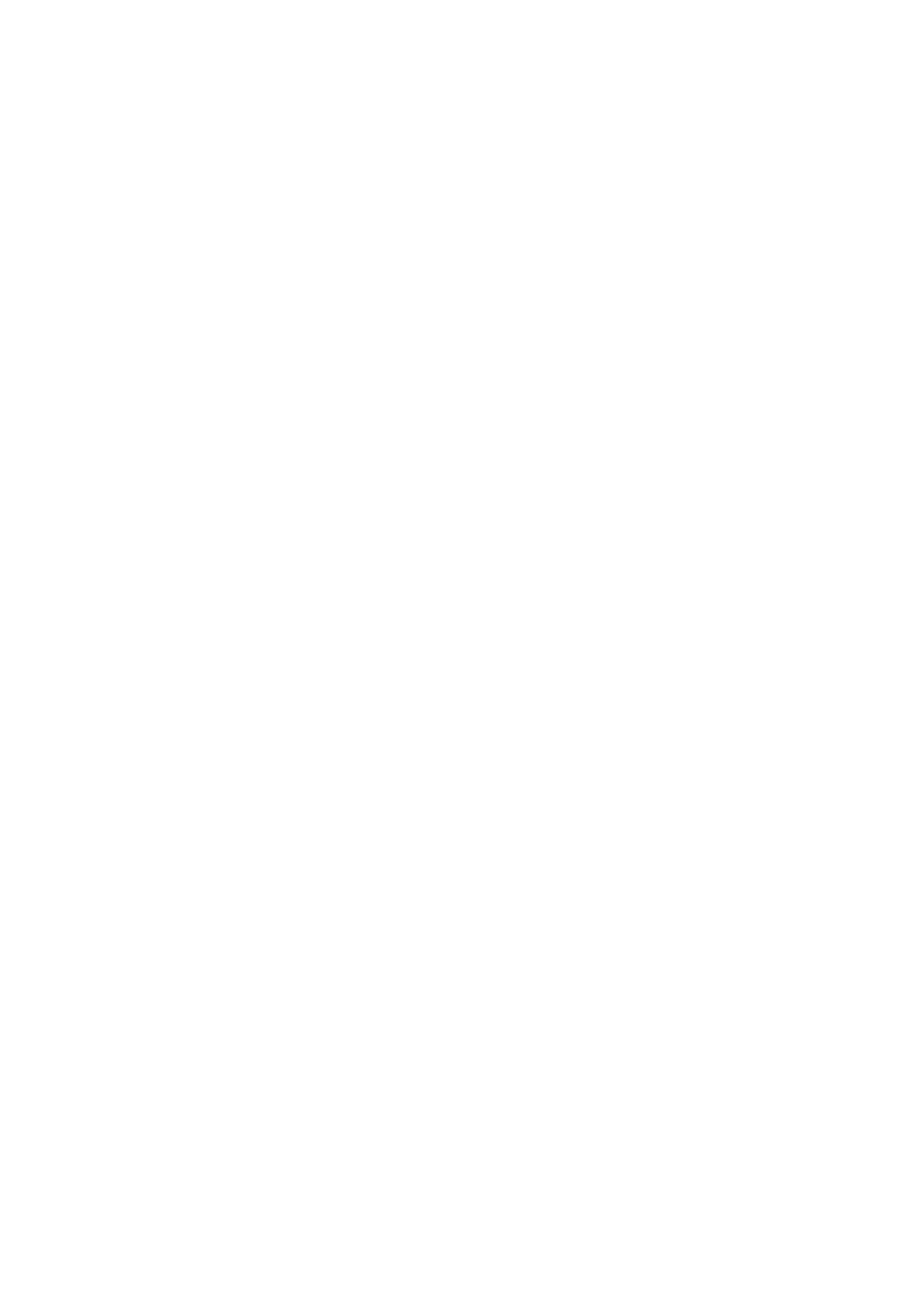| Signal word                               | Danger                                                                                                                                                                                                                                                                                                                                                                                                                                                             |
|-------------------------------------------|--------------------------------------------------------------------------------------------------------------------------------------------------------------------------------------------------------------------------------------------------------------------------------------------------------------------------------------------------------------------------------------------------------------------------------------------------------------------|
| <b>Hazard statements</b>                  | H315 Causes skin irritation.<br>H318 Causes serious eye damage.                                                                                                                                                                                                                                                                                                                                                                                                    |
| <b>Precautionary statements</b>           | P280 Wear protective gloves/protective clothing/eye protection/face protection.<br>P302+P352 IF ON SKIN: Wash with plenty of water.<br>P305+P351+P338 IF IN EYES: Rinse cautiously with water for several minutes. Remove<br>contact lenses, if present and easy to do. Continue rinsing.<br>P310 Immediately call a POISON CENTER/doctor.<br>P <sub>102</sub> Keep out of reach of children.<br>P301+P330+P331 IF SWALLOWED: Rinse mouth. Do NOT induce vomiting. |
| Detergent labelling                       | < 5% anionic surfactants,< 5% chlorine-based bleaching agents, < 5% perfumes                                                                                                                                                                                                                                                                                                                                                                                       |
| Supplementary precautionary<br>statements | P264 Wash contaminated skin thoroughly after handling.<br>P273 Avoid release to the environment.<br>P332+P313 If skin irritation occurs: Get medical advice/attention.<br>P362+P364 Take off contaminated clothing and wash it before reuse.<br>P391 Collect spillage.                                                                                                                                                                                             |

#### 2.3. Other hazards

This product does not contain any substances classified as PBT or vPvB.

| <b>SECTION 3: Composition/information on ingredients</b>      |                                                                                    |                                                      |          |
|---------------------------------------------------------------|------------------------------------------------------------------------------------|------------------------------------------------------|----------|
| 3.2. Mixtures                                                 |                                                                                    |                                                      |          |
| SODIUM HYPOCHLORITE SOLUTION,  % CI ACTIVE                    |                                                                                    |                                                      | $1 - 5%$ |
| CAS number: 7681-52-9                                         | EC number: 231-668-3                                                               | REACH registration number: 01-<br>2119488154-34-XXXX |          |
| M factor (Acute) = $10$                                       |                                                                                    |                                                      |          |
| Classification<br>Met. Corr. 1 - H290<br>Skin Corr. 1B - H314 | C;R34 R31 N;R50                                                                    | Classification (67/548/EEC or 1999/45/EC)            |          |
| Eye Dam. 1 - H318<br>Aquatic Acute 1 - H400                   |                                                                                    |                                                      |          |
| <b>SODIUM HYDROXIDE</b>                                       |                                                                                    |                                                      | 1%       |
| CAS number: 1310-73-2                                         | EC number: 215-185-5                                                               | REACH registration number: 01-<br>2119457892-27-XXXX |          |
| Classification                                                |                                                                                    | Classification (67/548/EEC or 1999/45/EC)            |          |
| Met. Corr. 1 - H290                                           | C;R35                                                                              |                                                      |          |
| Skin Corr. 1A - H314                                          |                                                                                    |                                                      |          |
| Eye Dam. 1 - H318                                             |                                                                                    |                                                      |          |
|                                                               | The Full Text for all D. Dhrease and Hezerd Statements are Dieployed in Section 16 |                                                      |          |

The Full Text for all R-Phrases and Hazard Statements are Displayed in Section 16.

#### SECTION 4: First aid measures

#### 4.1. Description of first aid measures

Inhalation Move affected person to fresh air at once. Rinse nose and mouth with water. Get medical attention if any discomfort continues.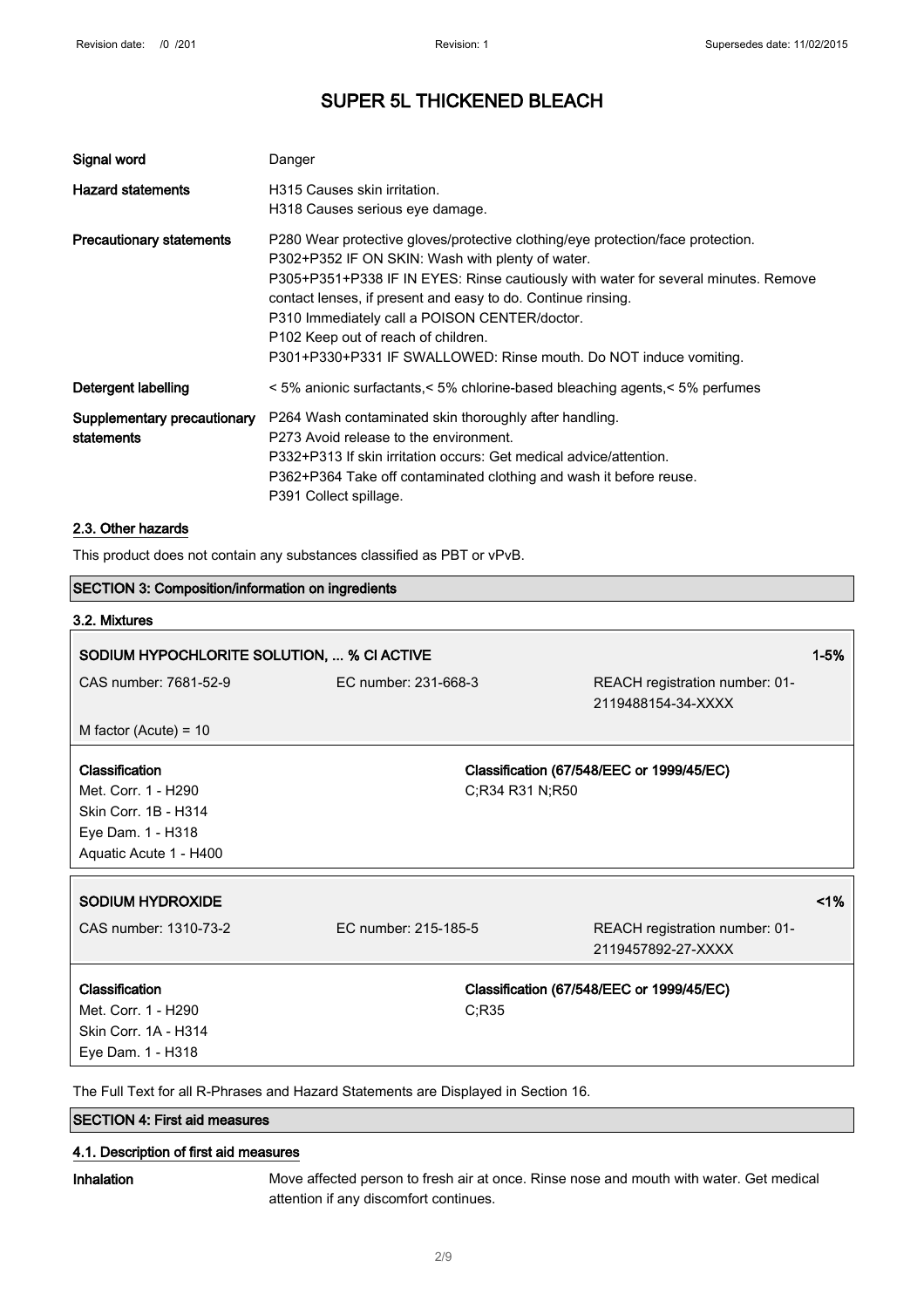| Ingestion                                                  | Do not induce vomiting. Rinse mouth thoroughly with water. Give plenty of water to drink.<br>Keep affected person under observation. Get medical attention if any discomfort continues.<br>Show this Safety Data Sheet to the medical personnel.                  |
|------------------------------------------------------------|-------------------------------------------------------------------------------------------------------------------------------------------------------------------------------------------------------------------------------------------------------------------|
| Skin contact                                               | Rinse immediately with plenty of water. Remove contaminated clothing. Get medical attention<br>if irritation persists after washing.                                                                                                                              |
| Eye contact                                                | Rinse immediately with plenty of water. Remove any contact lenses and open eyelids wide<br>apart. Continue to rinse for at least 15 minutes. Get medical attention if irritation persists after<br>washing. Show this Safety Data Sheet to the medical personnel. |
|                                                            | 4.2. Most important symptoms and effects, both acute and delayed                                                                                                                                                                                                  |
| Inhalation                                                 | May cause respiratory system irritation.                                                                                                                                                                                                                          |
| Ingestion                                                  | Ingestion may cause severe irritation of the mouth, the oesophagus and the gastrointestinal<br>tract. May cause stomach pain or vomiting.                                                                                                                         |
| Skin contact                                               | Prolonged or repeated contact with skin may cause irritation, redness and dermatitis.                                                                                                                                                                             |
| Eye contact                                                | Irritating to eyes. Symptoms following overexposure may include the following: Redness.<br>Pain.                                                                                                                                                                  |
|                                                            | 4.3. Indication of any immediate medical attention and special treatment needed                                                                                                                                                                                   |
| Notes for the doctor                                       | No specific recommendations.                                                                                                                                                                                                                                      |
| <b>SECTION 5: Firefighting measures</b>                    |                                                                                                                                                                                                                                                                   |
| 5.1. Extinguishing media                                   |                                                                                                                                                                                                                                                                   |
| Suitable extinguishing media                               | The product is not flammable. Use fire-extinguishing media suitable for the surrounding fire.<br>Foam, carbon dioxide or dry powder.                                                                                                                              |
| 5.2. Special hazards arising from the substance or mixture |                                                                                                                                                                                                                                                                   |
| <b>Hazardous combustion</b><br>products                    | Fire or high temperatures create: Chlorine. Oxides of: Chlorine. Hydrogen chloride (HCI).                                                                                                                                                                         |
| 5.3. Advice for firefighters                               |                                                                                                                                                                                                                                                                   |
| Protective actions during<br>firefighting                  | Control run-off water by containing and keeping it out of sewers and watercourses.                                                                                                                                                                                |
| Special protective equipment<br>for firefighters           | Wear positive-pressure self-contained breathing apparatus (SCBA) and appropriate protective<br>clothing.                                                                                                                                                          |
| <b>SECTION 6: Accidental release measures</b>              |                                                                                                                                                                                                                                                                   |
|                                                            | 6.1. Personal precautions, protective equipment and emergency procedures                                                                                                                                                                                          |
| <b>Personal precautions</b>                                | For personal protection, see Section 8.                                                                                                                                                                                                                           |
| 6.2. Environmental precautions                             |                                                                                                                                                                                                                                                                   |
| <b>Environmental precautions</b>                           | Collect and dispose of spillage as indicated in Section 13. Do not discharge into drains or<br>watercourses or onto the ground.                                                                                                                                   |
| 6.3. Methods and material for containment and cleaning up  |                                                                                                                                                                                                                                                                   |
| Methods for cleaning up                                    | Stop leak if possible without risk. Flush away spillage with plenty of water. Absorb spillage<br>with non-combustible, absorbent material. Do not discharge into drains or watercourses or                                                                        |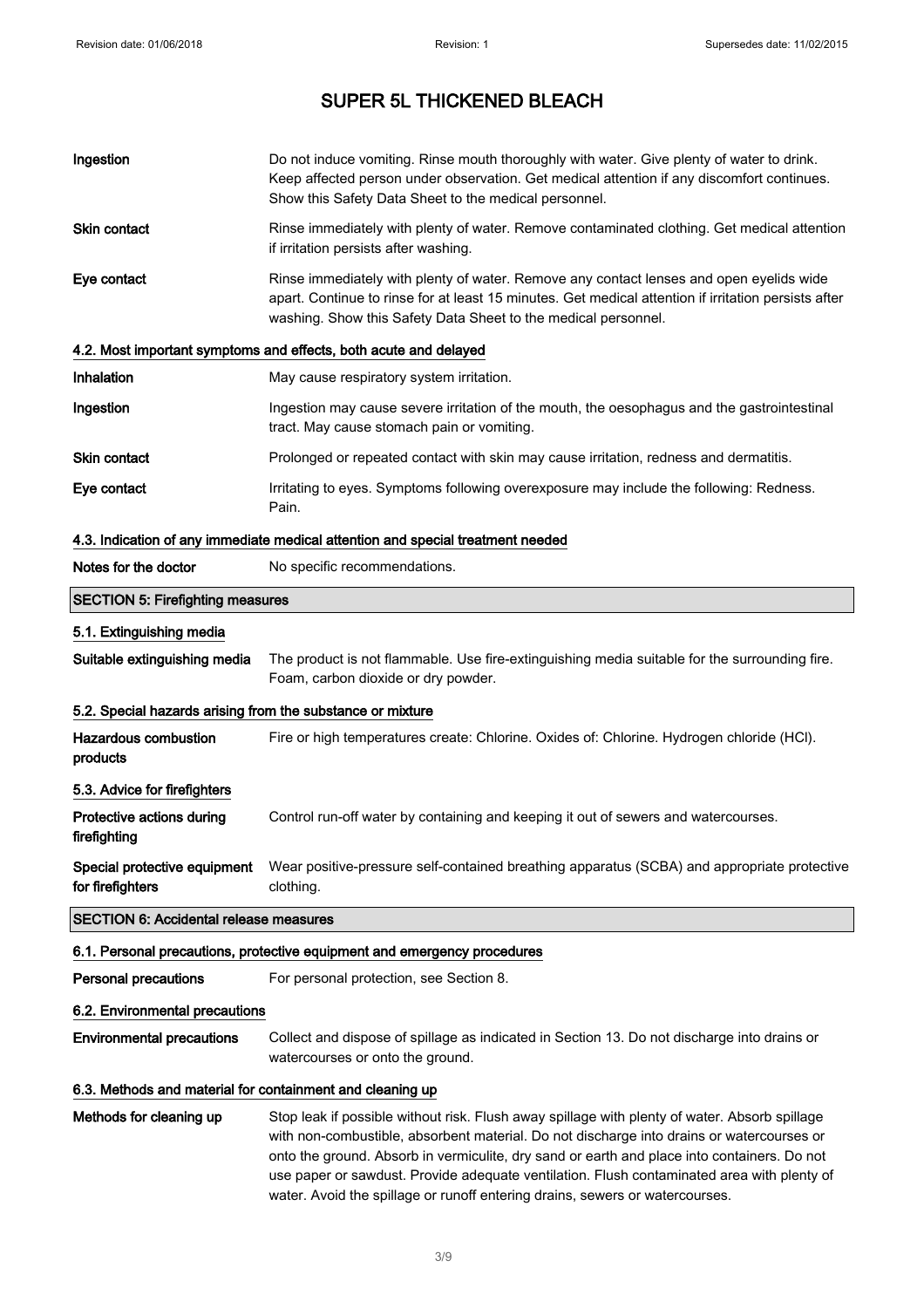### 6.4. Reference to other sections

Reference to other sections For personal protection, see Section 8. See Section 11 for additional information on health hazards. For waste disposal, see Section 13.

#### SECTION 7: Handling and storage

| 7.1. Precautions for safe handling                      |                                                                                                                                                                                                                                                                                                                                  |
|---------------------------------------------------------|----------------------------------------------------------------------------------------------------------------------------------------------------------------------------------------------------------------------------------------------------------------------------------------------------------------------------------|
| Usage precautions                                       | Wear protective clothing as described in Section 8 of this safety data sheet. Provide adequate<br>ventilation. Avoid contact with skin and eyes. Avoid inhalation of vapours and spray/mists.<br>Observe any occupational exposure limits for the product or ingredients. Avoid contact with<br>acids and other cleaning agents. |
| Advice on general<br>occupational hygiene               | Good personal hygiene procedures should be implemented. Do not eat, drink or smoke when<br>using this product. Provide eyewash station. Wash promptly with soap and water if skin<br>becomes contaminated. Wash contaminated clothing before reuse. Use appropriate skin<br>cream to prevent drying of skin.                     |
|                                                         | 7.2. Conditions for safe storage, including any incompatibilities                                                                                                                                                                                                                                                                |
| Storage precautions                                     | Store in tightly-closed, original container in a dry, cool and well-ventilated place. Protect from<br>light. Store away from the following materials: Acids.                                                                                                                                                                     |
| 7.3. Specific end use(s)                                |                                                                                                                                                                                                                                                                                                                                  |
| Specific end use(s)                                     | The identified uses for this product are detailed in Section 1.2.                                                                                                                                                                                                                                                                |
| <b>SECTION 8: Exposure Controls/personal protection</b> |                                                                                                                                                                                                                                                                                                                                  |
|                                                         |                                                                                                                                                                                                                                                                                                                                  |

- 8.1. Control parameters
- Occupational exposure limits

#### SODIUM HYDROXIDE

Long-term exposure limit (8-hour TWA): WEL Short-term exposure limit (15-minute): WEL 2 mg/m<sup>3</sup>

WEL = Workplace Exposure Limit

Ingredient comments In case of Chlorine emmission, the WEL for Chlorine should be observed: Short Term Exposure Limit (STEL) 1 ppm / 2.9 mg/m3. Long Term Exposure Limit (LTEL) 0.5 ppm / 1.5 mg/m3.

#### SODIUM HYPOCHLORITE SOLUTION, ... % Cl ACTIVE (CAS: 7681-52-9)

| <b>DNEL</b> | Industry - Inhalation; Long term local effects: 1.55 mg/m <sup>3</sup><br>Industry - Inhalation; Long term systemic effects: 1.55 mg/m <sup>3</sup><br>Industry - Inhalation; Short term local effects: 3.1 mg/m <sup>3</sup><br>Industry - Inhalation: Short term systemic effects: 3.1 mg/m <sup>3</sup><br>Consumer - Inhalation; Long term local effects: 1.55 mg/m <sup>3</sup><br>Consumer - Inhalation; Long term systemic effects: 1.55 mg/m <sup>3</sup><br>Consumer - Inhalation; Short term local effects: 3.1 mg/m <sup>3</sup><br>Consumer - Inhalation; Short term systemic effects: 3.1 mg/m <sup>3</sup><br>Consumer - Oral; Long term systemic effects: 0.26 mg/kg/day |
|-------------|-----------------------------------------------------------------------------------------------------------------------------------------------------------------------------------------------------------------------------------------------------------------------------------------------------------------------------------------------------------------------------------------------------------------------------------------------------------------------------------------------------------------------------------------------------------------------------------------------------------------------------------------------------------------------------------------|
| <b>PNEC</b> | - Fresh water: $0.00021$ mg/l<br>- Marine water; $0.000042$ mg/l<br>- Intermittent release; 0.00026 mg/l<br>$-$ STP; 0.03 mg/l                                                                                                                                                                                                                                                                                                                                                                                                                                                                                                                                                          |

### ALCOHOLS, C12-14, ETHOXYLATED < 2.5 EO, SULFATES, SODIUM SALTS (CAS: 68891-38-3)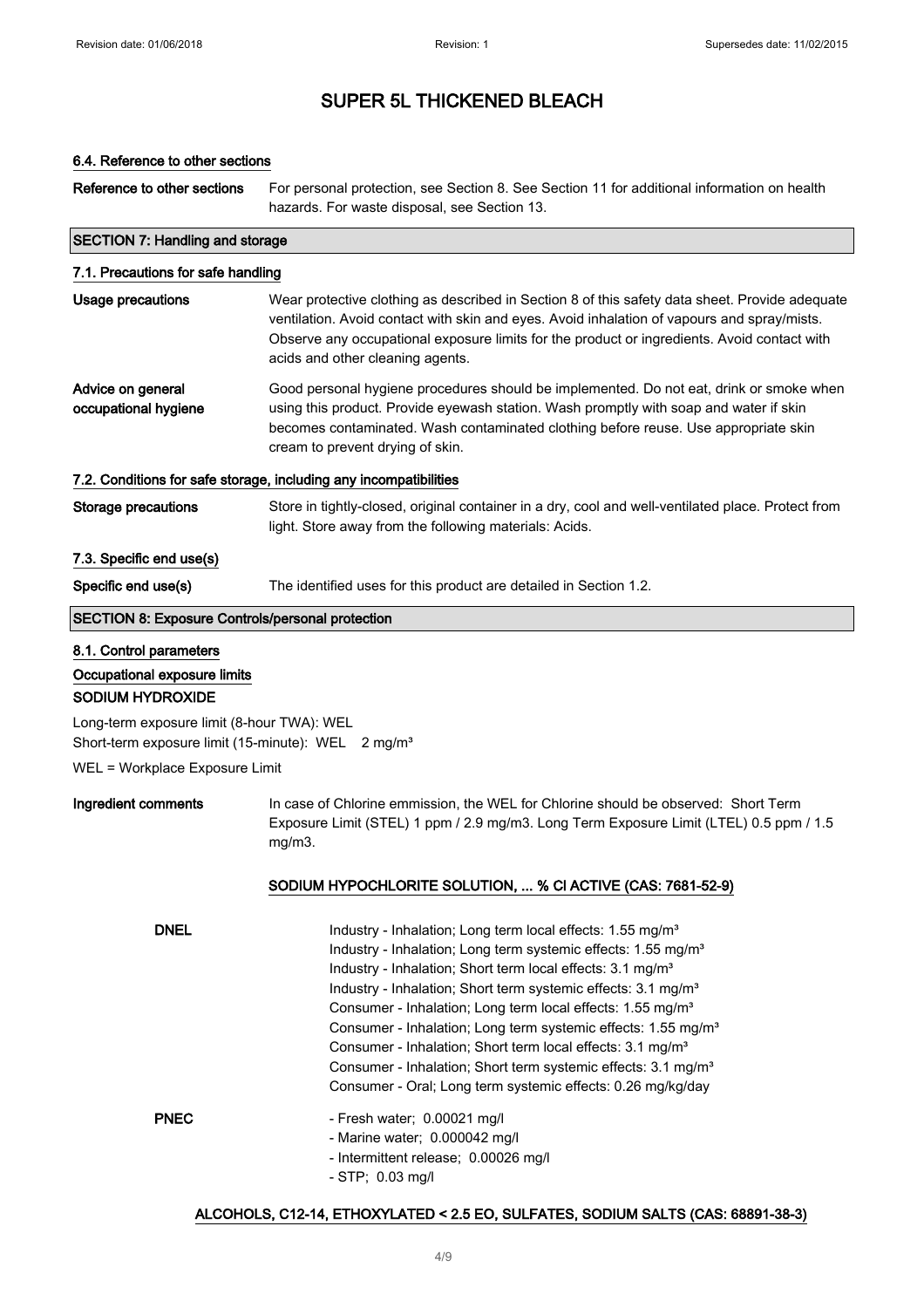| <b>DNEL</b><br><b>PNEC</b>                         | Workers - Dermal; Long term systemic effects: 2750 mg/kg/day<br>Workers - Inhalation; Long term systemic effects: 175 mg/m <sup>3</sup><br>Consumer - Oral; Long term systemic effects: 15 mg/kg/day<br>Consumer - Dermal; Long term systemic effects: 1650 mg/kg/day<br>Consumer - Inhalation; Long term systemic effects: 52 mg/m <sup>3</sup><br>- Fresh water; 0.24 mg/l<br>- Marine water; 0.024 mg/l<br>- Intermittent release; 0.071 mg/l<br>- Sediment, Fresh water; 5.45 mg/kg<br>- Sediment, Marine water; 0.545 mg/kg<br>- Soil; 0.946 mg/kg<br>$-$ STP; 10,000 mg/l |
|----------------------------------------------------|---------------------------------------------------------------------------------------------------------------------------------------------------------------------------------------------------------------------------------------------------------------------------------------------------------------------------------------------------------------------------------------------------------------------------------------------------------------------------------------------------------------------------------------------------------------------------------|
|                                                    | SODIUM HYDROXIDE (CAS: 1310-73-2)                                                                                                                                                                                                                                                                                                                                                                                                                                                                                                                                               |
| <b>DNEL</b>                                        | Industry - Inhalation; Long term local effects: 1.0 mg/m <sup>3</sup><br>Consumer - Inhalation; Long term local effects: 1.0 mg/m <sup>3</sup>                                                                                                                                                                                                                                                                                                                                                                                                                                  |
| 8.2. Exposure controls                             |                                                                                                                                                                                                                                                                                                                                                                                                                                                                                                                                                                                 |
| Protective equipment                               |                                                                                                                                                                                                                                                                                                                                                                                                                                                                                                                                                                                 |
| Appropriate engineering<br>controls                | Provide adequate ventilation.                                                                                                                                                                                                                                                                                                                                                                                                                                                                                                                                                   |
| Eye/face protection                                | Eyewear complying with an approved standard should be worn if a risk assessment indicates<br>eye contact is possible. Unless the assessment indicates a higher degree of protection is<br>required, the following protection should be worn: Tight-fitting safety glasses. EN 166                                                                                                                                                                                                                                                                                               |
| Hand protection                                    | Chemical-resistant, impervious gloves complying with an approved standard should be worn if<br>a risk assessment indicates skin contact is possible. It is recommended that gloves are made<br>of the following material: Polyvinyl chloride (PVC). Rubber (natural, latex). EN 374                                                                                                                                                                                                                                                                                             |
| Other skin and body<br>protection                  | Use barrier creams to prevent skin contact. Wear appropriate clothing to prevent repeated or<br>prolonged skin contact.                                                                                                                                                                                                                                                                                                                                                                                                                                                         |
| Hygiene measures                                   | When using do not eat, drink or smoke. Good personal hygiene procedures should be<br>implemented. Wash hands and any other contaminated areas of the body with soap and<br>water before leaving the work site. Use appropriate skin cream to prevent drying of skin.                                                                                                                                                                                                                                                                                                            |
| <b>Respiratory protection</b>                      | Respiratory protection not required.                                                                                                                                                                                                                                                                                                                                                                                                                                                                                                                                            |
| <b>Environmental exposure</b><br>controls          | Avoid release to the environment.                                                                                                                                                                                                                                                                                                                                                                                                                                                                                                                                               |
| <b>SECTION 9: Physical and Chemical Properties</b> |                                                                                                                                                                                                                                                                                                                                                                                                                                                                                                                                                                                 |

### 9.1. Information on basic physical and chemical properties

| Appearance      | Viscous liquid.            |
|-----------------|----------------------------|
|                 |                            |
| Colour          | Colourless to pale yellow. |
| Odour           | Chlorine.                  |
| Odour threshold | Not applicable.            |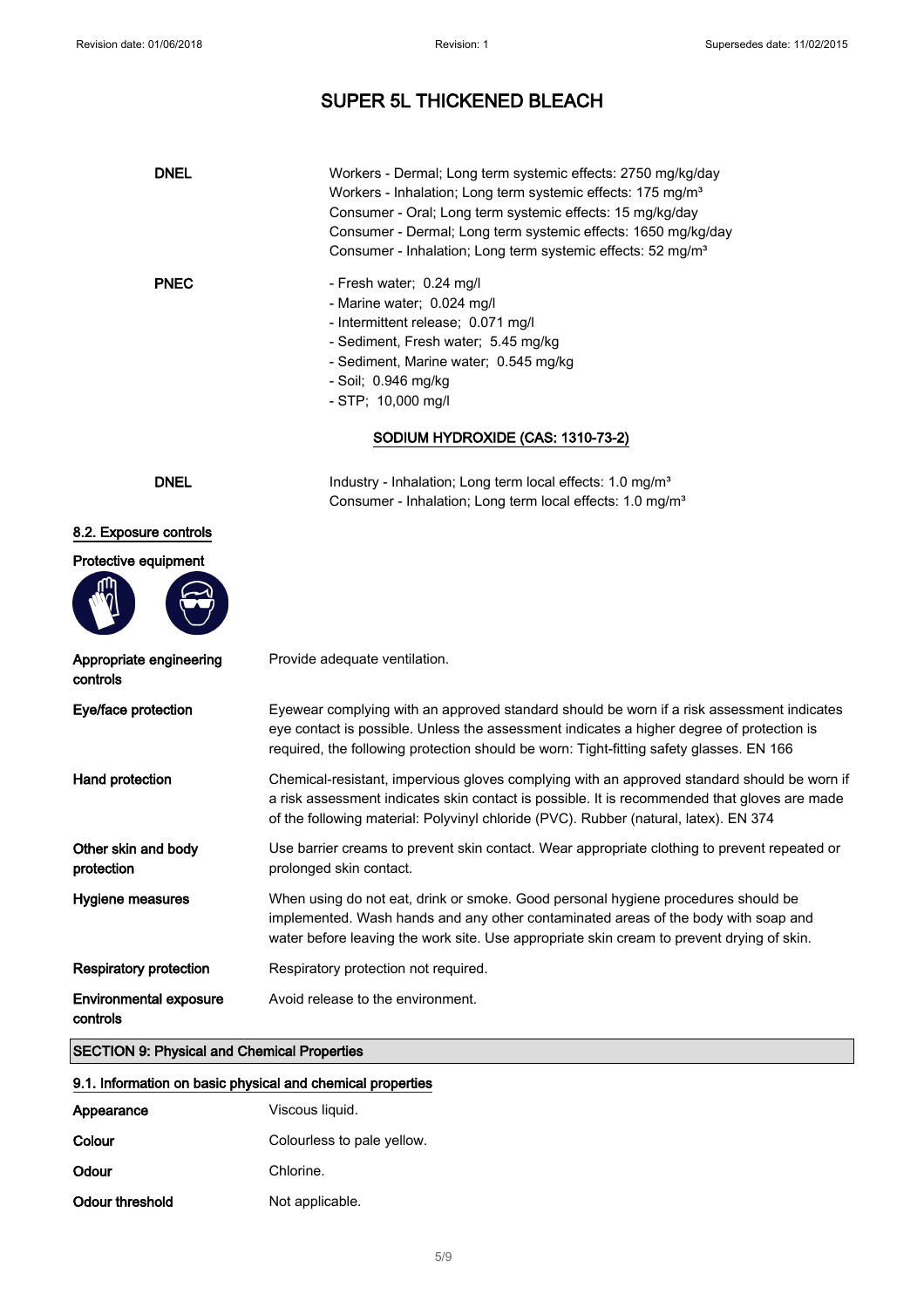| рH                                                 | pH (concentrated solution): >11                                                                                                                                                                          |
|----------------------------------------------------|----------------------------------------------------------------------------------------------------------------------------------------------------------------------------------------------------------|
| <b>Melting point</b>                               | Not applicable.                                                                                                                                                                                          |
| Initial boiling point and range                    | Not applicable.                                                                                                                                                                                          |
| Flash point                                        | Not applicable.                                                                                                                                                                                          |
| <b>Evaporation rate</b>                            | Not determined.                                                                                                                                                                                          |
| <b>Evaporation factor</b>                          | Not applicable.                                                                                                                                                                                          |
| Vapour pressure                                    | Not determined.                                                                                                                                                                                          |
| Vapour density                                     | Not determined.                                                                                                                                                                                          |
| <b>Relative density</b>                            | 1.070 typically @ 20°C                                                                                                                                                                                   |
| <b>Bulk density</b>                                | Not applicable.                                                                                                                                                                                          |
| Solubility(ies)                                    | Soluble in water.                                                                                                                                                                                        |
| Auto-ignition temperature                          | Not applicable.                                                                                                                                                                                          |
| <b>Decomposition Temperature</b>                   | Not applicable.                                                                                                                                                                                          |
| <b>Viscosity</b>                                   | Not determined.                                                                                                                                                                                          |
| <b>Explosive properties</b>                        | Not relevant.                                                                                                                                                                                            |
| <b>Explosive under the influence</b><br>of a flame | Not considered to be explosive.                                                                                                                                                                          |
| <b>Oxidising properties</b>                        | Not applicable.                                                                                                                                                                                          |
| Comments                                           | Information given is applicable to the product as supplied.                                                                                                                                              |
| 9.2. Other information                             |                                                                                                                                                                                                          |
| Other information                                  | Not relevant.                                                                                                                                                                                            |
| <b>SECTION 10: Stability and reactivity</b>        |                                                                                                                                                                                                          |
| 10.1. Reactivity                                   |                                                                                                                                                                                                          |
| Reactivity                                         | Reacts with many inorganic and organic compounds                                                                                                                                                         |
| 10.2. Chemical stability                           |                                                                                                                                                                                                          |
| <b>Stability</b>                                   | Decomposes over time. Factors that increase the rate of decomposition: increase in<br>temperature, certain metallic impurities, high initial concentration, fall in pH below 11and<br>exposure to light. |
| 10.3. Possibility of hazardous reactions           |                                                                                                                                                                                                          |
| Possibility of hazardous<br>reactions              | Contact with acids liberates toxic gas. Chlorine.                                                                                                                                                        |
| 10.4. Conditions to avoid                          |                                                                                                                                                                                                          |
| <b>Conditions to avoid</b>                         | Avoid exposure to high temperatures or direct sunlight.                                                                                                                                                  |
| 10.5. Incompatible materials                       |                                                                                                                                                                                                          |
| Materials to avoid                                 | Acids. Ammonium compounds. Organic materials. Metals, particularly copper, nickel and iron.                                                                                                              |
| 10.6. Hazardous decomposition products             |                                                                                                                                                                                                          |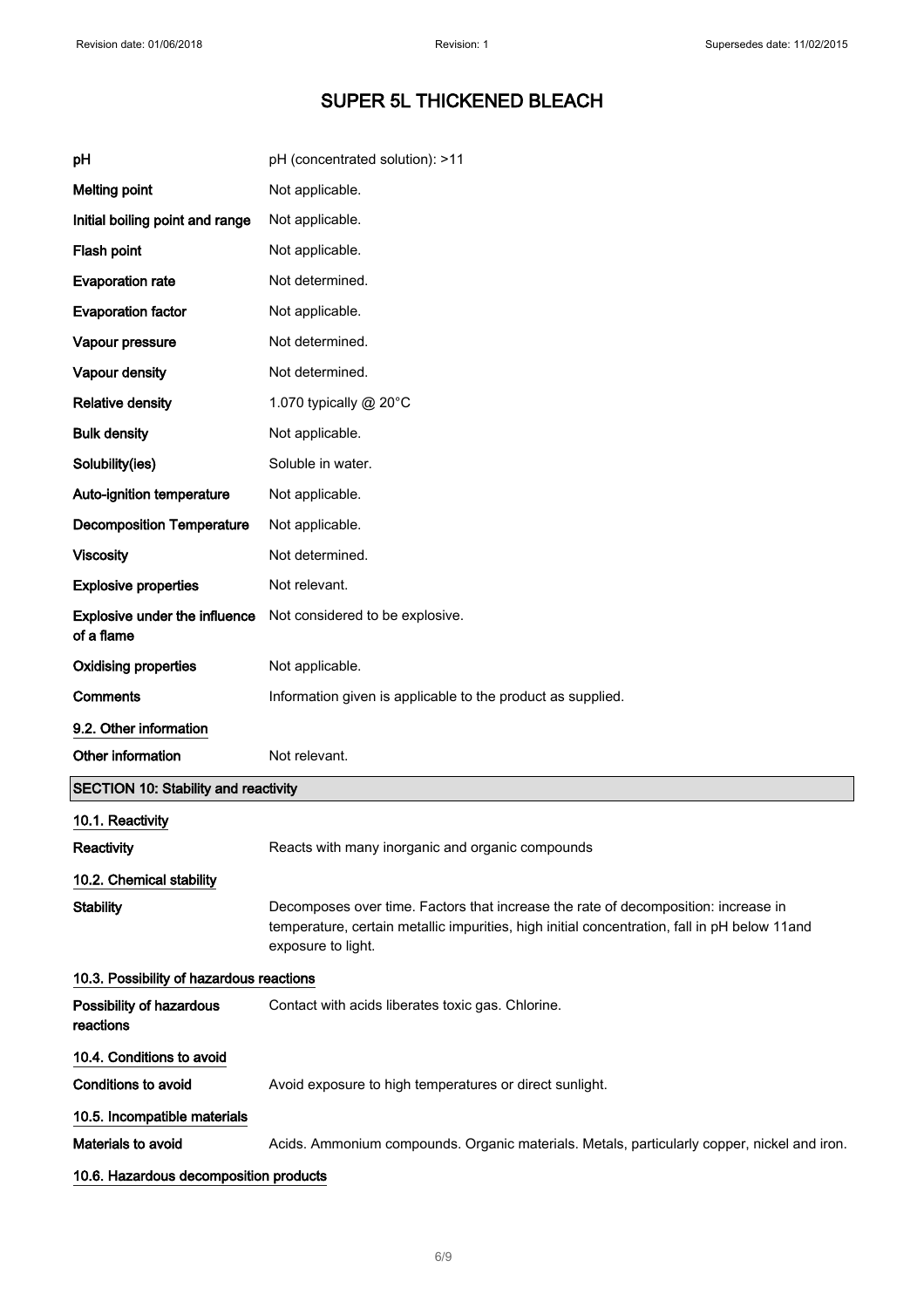Hazardous decomposition products Chlorine. Hydrogen chloride (HCl). Oxides of the following substances: Chlorine.

| <b>SECTION 11: Toxicological information</b>           |                                                                                                                                                                                                                                                                                                                                                                                                                                                                                                                                                                                                                                 |  |
|--------------------------------------------------------|---------------------------------------------------------------------------------------------------------------------------------------------------------------------------------------------------------------------------------------------------------------------------------------------------------------------------------------------------------------------------------------------------------------------------------------------------------------------------------------------------------------------------------------------------------------------------------------------------------------------------------|--|
| 11.1. Information on toxicological effects             |                                                                                                                                                                                                                                                                                                                                                                                                                                                                                                                                                                                                                                 |  |
| <b>Toxicological effects</b>                           | Data for sodium hypochlorite solution 15% shows low acute oral toxicity: LC50(rat, oral) 1100<br>mg/kg (as available chlorine). Low acute inhalation toxicity. LC50 (rat, 1hr) >10500mg/m3 (as<br>available chlorine). Very low acute dermal toxicity. LC50 (rat, dermal) >2000 mg/kg (as<br>available chlorine).                                                                                                                                                                                                                                                                                                               |  |
| Other health effects                                   | Does not contain any substances known to be carcinogenic.                                                                                                                                                                                                                                                                                                                                                                                                                                                                                                                                                                       |  |
| <b>Skin sensitisation</b><br><b>Skin sensitisation</b> | Not sensitising.                                                                                                                                                                                                                                                                                                                                                                                                                                                                                                                                                                                                                |  |
| <b>General information</b>                             | This product has low toxicity.                                                                                                                                                                                                                                                                                                                                                                                                                                                                                                                                                                                                  |  |
| Ingestion                                              | May cause irritation. Symptoms following overexposure may include the following: Stomach<br>pain. Nausea, vomiting. Diarrhoea.                                                                                                                                                                                                                                                                                                                                                                                                                                                                                                  |  |
| <b>Skin contact</b>                                    | Skin irritation should not occur when used as recommended. Repeated exposure may cause<br>skin dryness or cracking.                                                                                                                                                                                                                                                                                                                                                                                                                                                                                                             |  |
| Eye contact                                            | May cause temporary eye irritation.                                                                                                                                                                                                                                                                                                                                                                                                                                                                                                                                                                                             |  |
| <b>SECTION 12: Ecological Information</b>              |                                                                                                                                                                                                                                                                                                                                                                                                                                                                                                                                                                                                                                 |  |
| Ecotoxicity                                            | Not regarded as dangerous for the environment. The product is classified using the test data<br>for the AISE model bleach product. Ref: International Association for Soaps, Detergents and<br>Maintenance Products publication "Environmental classification of sodium hypochlorite<br>containing bleach products". The product may affect the acidity (pH) of water which may have<br>hazardous effects on aquatic organisms.                                                                                                                                                                                                 |  |
| 12.1. Toxicity                                         |                                                                                                                                                                                                                                                                                                                                                                                                                                                                                                                                                                                                                                 |  |
| <b>Toxicity</b>                                        | Not considered toxic to fish.                                                                                                                                                                                                                                                                                                                                                                                                                                                                                                                                                                                                   |  |
| Acute toxicity - aquatic<br>invertebrates              | Reference: AISE report "Environmental classification of sodium hypochlorite containing bleach<br>products.", 9 September 2009.<br>EC <sub>50</sub> , 48 hours: > 1 mg/l mg/l, Daphnia magna                                                                                                                                                                                                                                                                                                                                                                                                                                     |  |
| 12.2. Persistence and degradability                    |                                                                                                                                                                                                                                                                                                                                                                                                                                                                                                                                                                                                                                 |  |
| Persistence and degradability                          | This product contains inorganic compounds which are not biodegradable. Reacts with organic<br>substances in soil and sediments and degrades rapidly to chloride salts. Substantially<br>removed in biological treatment processes. The surfactant(s) contained in this product<br>complies(comply) with the biodegradability criteria as laid down in Regulation (EC) No.<br>648/2004 on detergents. Data to support this assertion are held at the disposal of the<br>competent authorities of the Member States and will be made available to them at their direct<br>request, or at the request of a detergent manufacturer. |  |
| 12.3. Bioaccumulative potential                        |                                                                                                                                                                                                                                                                                                                                                                                                                                                                                                                                                                                                                                 |  |
| <b>Bioaccumulative potential</b>                       | No data available on bioaccumulation. Low potential for bioaccumulation.                                                                                                                                                                                                                                                                                                                                                                                                                                                                                                                                                        |  |
| 12.4. Mobility in soil                                 |                                                                                                                                                                                                                                                                                                                                                                                                                                                                                                                                                                                                                                 |  |
| <b>Mobility</b>                                        | The product is water-soluble and may spread in water systems.                                                                                                                                                                                                                                                                                                                                                                                                                                                                                                                                                                   |  |
| 12.5. Results of PBT and vPvB assessment               |                                                                                                                                                                                                                                                                                                                                                                                                                                                                                                                                                                                                                                 |  |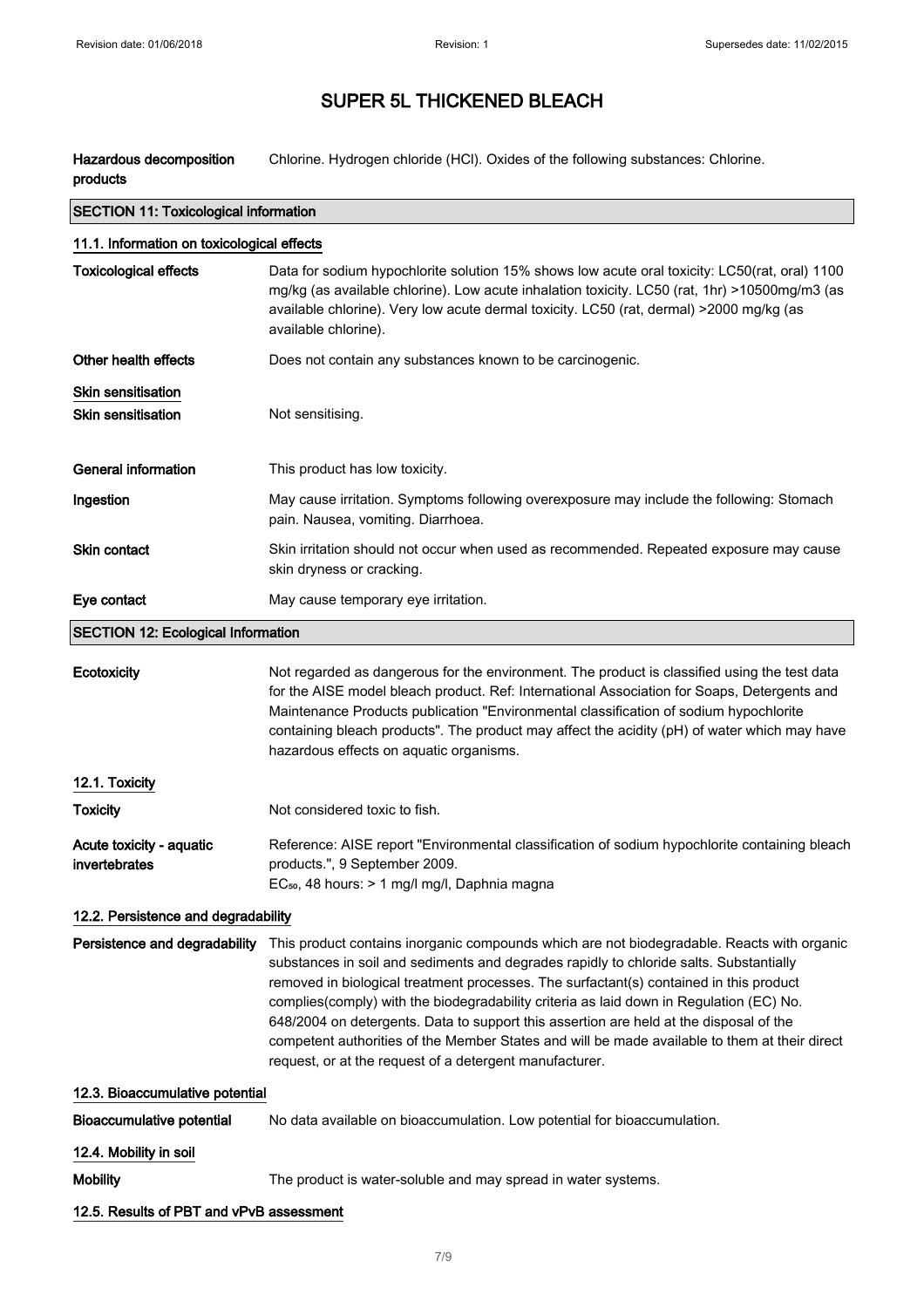| Results of PBT and vPvB<br>assessment                                                                 | This product does not contain any substances classified as PBT or vPvB.                                                                                                                                    |
|-------------------------------------------------------------------------------------------------------|------------------------------------------------------------------------------------------------------------------------------------------------------------------------------------------------------------|
| 12.6. Other adverse effects                                                                           |                                                                                                                                                                                                            |
| Other adverse effects                                                                                 | There is evidence that sodium hypochlorite inhibits the aerobic treatment process at a<br>concentration of 0.05 mg/l.                                                                                      |
| <b>SECTION 13: Disposal considerations</b>                                                            |                                                                                                                                                                                                            |
| 13.1. Waste treatment methods                                                                         |                                                                                                                                                                                                            |
| <b>General information</b>                                                                            | Do not discharge into drains or watercourses or onto the ground.                                                                                                                                           |
| Disposal methods                                                                                      | Dispose of waste to licensed waste disposal site in accordance with the requirements of the<br>local Waste Disposal Authority. Packaging is recyclable. Wash out containers with water<br>before disposal. |
| <b>SECTION 14: Transport information</b>                                                              |                                                                                                                                                                                                            |
| Road transport notes                                                                                  | Not classified.                                                                                                                                                                                            |
| Rail transport notes                                                                                  | Not classified.                                                                                                                                                                                            |
| Sea transport notes                                                                                   | Not classified.                                                                                                                                                                                            |
| Air transport notes                                                                                   | Not classified.                                                                                                                                                                                            |
| 14.1. UN number                                                                                       |                                                                                                                                                                                                            |
| Not applicable.                                                                                       |                                                                                                                                                                                                            |
| 14.2. UN proper shipping name                                                                         |                                                                                                                                                                                                            |
| Not applicable.                                                                                       |                                                                                                                                                                                                            |
| 14.3. Transport hazard class(es)                                                                      |                                                                                                                                                                                                            |
| Not applicable.                                                                                       |                                                                                                                                                                                                            |
| 14.4. Packing group                                                                                   |                                                                                                                                                                                                            |
| Not applicable.                                                                                       |                                                                                                                                                                                                            |
| 14.5. Environmental hazards                                                                           |                                                                                                                                                                                                            |
| 14.6. Special precautions for user                                                                    |                                                                                                                                                                                                            |
| Not applicable.                                                                                       |                                                                                                                                                                                                            |
|                                                                                                       | 14.7. Transport in bulk according to Annex II of MARPOL73/78 and the IBC Code                                                                                                                              |
| <b>Transport in bulk according to</b> Not applicable.<br>Annex II of MARPOL 73/78<br>and the IBC Code |                                                                                                                                                                                                            |
| <b>SECTION 15: Regulatory information</b>                                                             |                                                                                                                                                                                                            |
|                                                                                                       | 15.1. Safety, health and environmental regulations/legislation specific for the substance or mixture                                                                                                       |
| <b>National regulations</b>                                                                           | The Control of Substances Hazardous to Health Regulations 2002 (SI 2002 No. 2677) (as<br>amended).<br>The Chemicals (Hazard Information and Packaging for Supply) Regulations 2009 (SI 2009                |

No. 716).

EH40/2005 Workplace exposure limits.